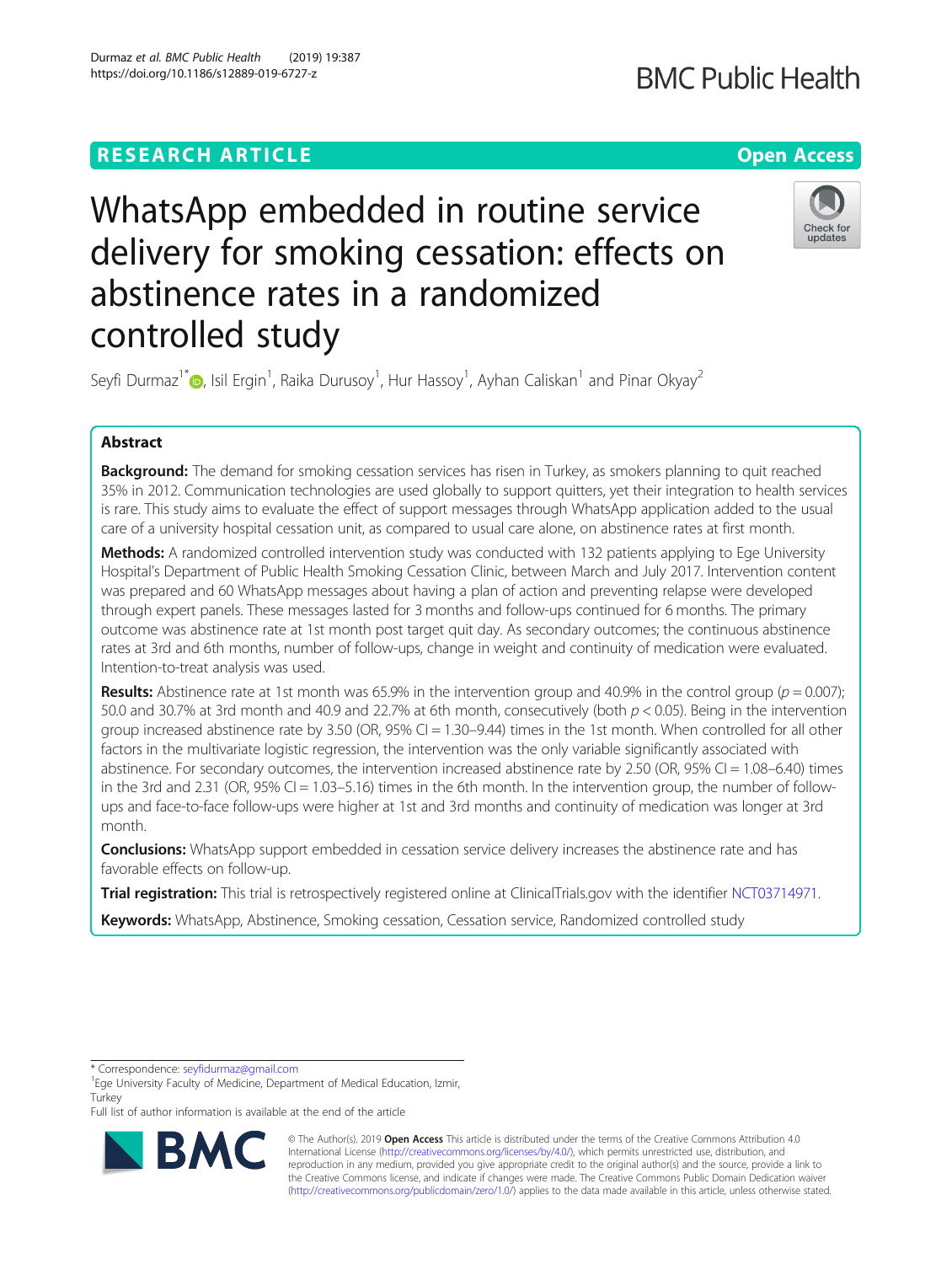## Background

In Turkey, over 65,300 people are killed annually by tobacco-induced diseases [[1\]](#page-10-0). The high prevalence of consumption in 2016 (30.6%) among adults verifies the tobacco epidemic in Turkey [\[2\]](#page-10-0). However, the tendency to give up smoking is increasing [[3](#page-10-0)]. In Turkey, the quitline 171, Tobacco Addiction Treatment Follow-up System (TUBATIS) and Smoking Cessation Outpatient Clinics were established to help those who want to quit smoking. The total number of individuals admitting to cessation services in these clinics was 1,848,462 between 2009 and 2016 [\[4](#page-10-0), [5\]](#page-10-0). Smokers who want to quit attend these services and get counseling and treatment support for their quit attempt. After a face-to-face counseling session, follow-up is initiated at the first week of quitting [[6\]](#page-10-0). Adjunctions to brief counseling -like telephone counseling- are shown to increase quitting success. [\[7](#page-10-0)]. Drug continuity and weight change also play crucial roles throughout the quitting period. Weight gain may even impair the efforts to quit  $[8]$  $[8]$ . In some studies it was shown that quitting smoking and weight control efforts interact and improve the success rates for both attempts [[9\]](#page-10-0). Medication, as part of a comprehensive management strategy, is integral to this service with a specified duration prescribed by the physician [\[10\]](#page-10-0).

Mobile phone applications have facilitated communication by overcoming the difficulties of face-to-face communication. The number of active social media users in the world is 3 billion and social media users via mobile devices comprise 37% of the world's population [[11\]](#page-10-0). The number of people using WhatsApp, which was 200 thousand at the end of 2013, has quickly risen to 1.3 billion in 2017 [[12\]](#page-10-0). In 2017, 50% of Turkey's population was using WhatsApp [[13](#page-11-0)].

Studies using mobile technology for smoking cessation and relapse prevention are increasing. Recently, positive results have been obtained from messaging applications like WhatsApp, Facebook and text messages. It was found that smokers preferred to quit by the help of a website, mobile applications, telephone line, e-mail based service, proactive telephone consultation and SMS reminders [\[14](#page-11-0)–[16\]](#page-11-0). In 2016, Whittaker and colleagues examined 12 studies with a six-month smoking cessation outcome and found that mobile phone-based interventions increased smoking cessation success by 1.67 (1.46–1.90) [\[17\]](#page-11-0). Mobile phone based applications like WhatsApp have also been found to have positive influence on improving knowledge on diabetes or increasing access to mammography screening [\[18](#page-11-0), [19\]](#page-11-0). In a randomized controlled trial (RCT), the use of WhatsApp and Facebook groups to prevent recurrence after smoking cessation resulted in a statistically significant lower recurrence in both groups compared to the control group [[15](#page-11-0)].

Studies using social media focus on cessation success, pharmacotherapeutic efficacy, evaluation of outpatient services and the opinions of quitters. Such studies are usually carried out in young people and are often not linked to any outpatient services [\[20](#page-11-0)–[22\]](#page-11-0). A method embedded in the outpatient service can ease lifestyle changes and strengthen the intervention by the advantage of the technological opportunities. Mobile phone based efforts for quitting tobacco offers the quitter the opportunity to be within reach in any place and in a direct manner, at a time convenient for the user and with low necessity for resources and this reach increases the continuity of motivation throughout the follow-ups. [\[17](#page-11-0)].

In this study conducted at Ege University Department of Public Health Smoking Cessation Outpatient Clinic, we tested the hypotheses that; compared to the abstinence rates achieved with usual care, a WhatsApp intervention embedded in the health service with specially designed messages throughout the first 3 months: 1. Increases the abstinence rate at first month (primary outcome), 2. Increases the continuous abstinence rate at third and sixth months (secondary outcomes), 3. Increases the number of follow-ups, continuity to medication and controls weight gain in the first and third months (secondary outcomes).

## **Methods**

#### Trial design

The study was designed as a RCT including two parallel arms: an intervention group receiving messages through WhatsApp Messenger operating on smart phones and a control group not receiving these messages, with an allocation ratio of 1:2. Literature has provided evidence that this allocation does not have a major effect on power [[23\]](#page-11-0). The study was carried out in the smoking cessation clinic of Ege University Medical School's Public Health Department. Its CONSORT checklist is in Additional file [1](#page-10-0).

## Participants

Among patients applying to the smoking cessation outpatient clinic between March and October 2017, > 18-year old volunteers who smoked at least one cigarette/day, who wanted help in quitting smoking, using WhatsApp at least on 4 days of the week and accepting the 3-month follow-up were included in the study. Among a total of 151 patient admissions in the study period, 132 were eligible to be included.

Besides people who did not meet the inclusion criteria, other patients applying to the clinic but who were referred to another center without receiving any treatment, or people who were not 'ready to quit' or who had already quit before applying to the clinic were excluded. If two or more patients were living in the same house or had applied to the clinic together, only the first of these was included and the rest were excluded from the study,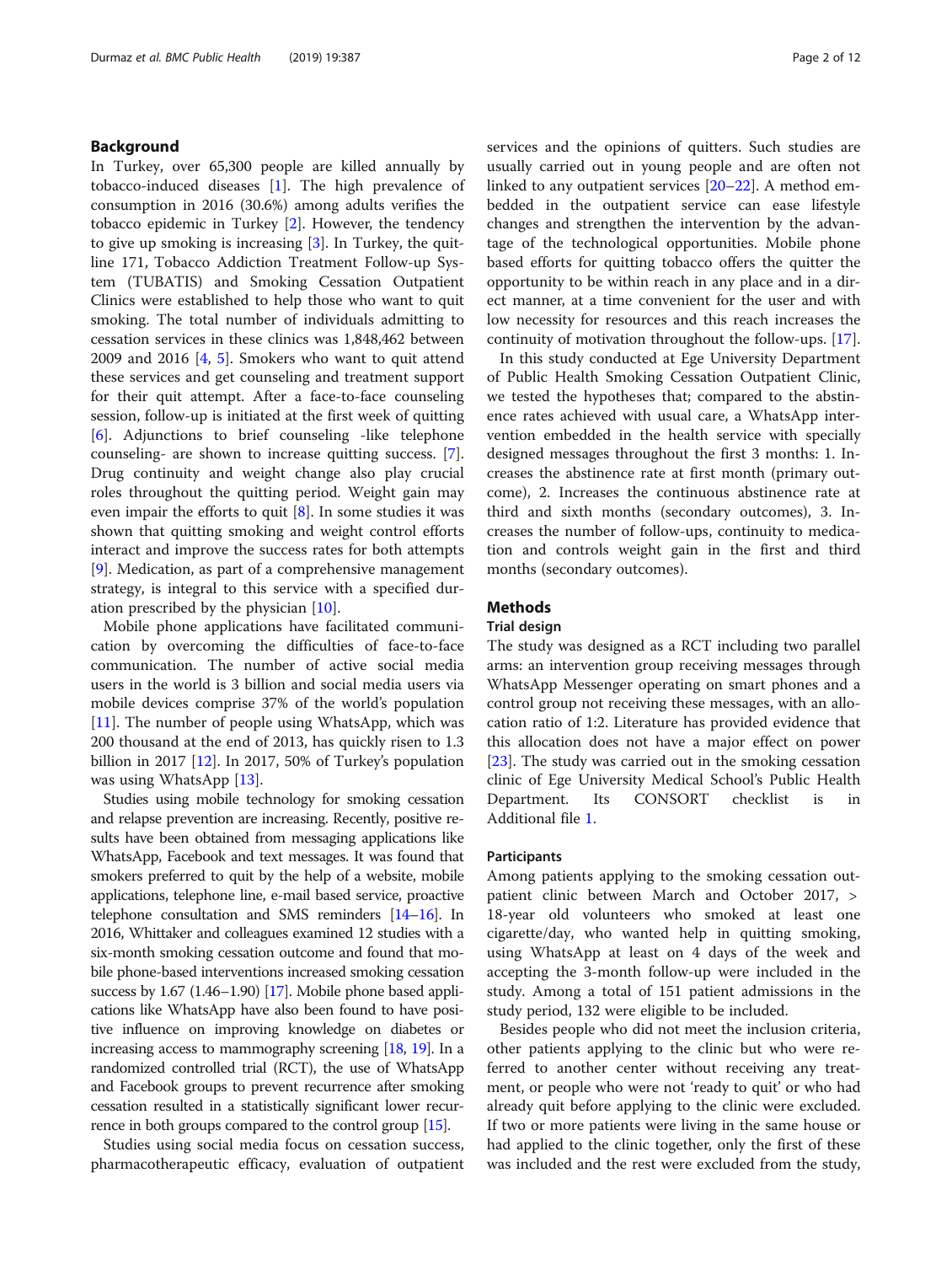<span id="page-2-0"></span>as they could show the arriving messages to their friend/ partner/ relative.

## Usual care

The usual care provided at the clinic is given by five physicians specially trained on quitting tobacco, working on a daily turn during the week and smokers who admit to the clinic are either given a motivational interview or a quitting counseling, depending on their intention to quit. Those who are ready for quitting are managed through an action plan decided together with the quitter at the first visit and the prevention of relapse is coordinated throughout the follow-ups. In this study, both groups received the standard outpatient care of the clinic including approximately 45 min face-to-face individual counseling at first contact ending with the decision of the treatment and a quit date, and the provision of a support booklet on quitting and subsequent follow-ups by the same clinician at 1st, 2nd, 4th weeks and 3rd month after the quit date, either face-to-face at the clinic or by telephone if the patient does not come to the clinic for follow-up.

## The intervention

The routine service delivery was ongoing as the intervention was conducted. In addition to the routine procedures in service delivery described above, WhatsApp messages were sent to the intervention group according to the plan shown in Table 1.

Whatsapp, which enables the transfer and sharing of text, audio, video and documents, is low cost and is becoming more popular with improved encryption. It reduces counseling time in clinical settings [\[24](#page-11-0)]. Regardless of the service provider, it enables unlimited

use. The sender of the message can track the delivery or read status. Many companies use text messages via SMS for advertisement too often and some people may get exhausted with these texts. As it does not expose the users to advertisements, WhatsApp has become a more preferable choice in personal communication.

## Sample size

An a priori power analysis was conducted with OpenEpi, Version 3 by selecting a two-sided test to compare 30% abstinence rate (ie; the rate calculated for 2016 at Ege University Department of Public Health Smoking Cessation Outpatient Clinic) in the control group at 1st month versus 60% abstinence rate in the intervention group with an error margin of 5%, a power of 80% and an allocation ratio of 1:2 which yielded a minimum sample size of 36 in the intervention and 72 in the control groups [\[25\]](#page-11-0). For possible loss to follow-up, the sample sizes were increased by 20% to 43 and 86, respectively.

## Randomization

Among the 132 participants included in the study, 44 were randomly allocated to the intervention arm and 88 were randomly allocated to the control group.

Stratified randomization was achieved by performing a separate randomization procedure within each gender and physician subsets (five physicians at service delivery). Allocation according to gender was conducted regarding the 2:3 female to male ratio in the routine cessation services and stratification according to physician aimed to have a balanced distribution among the different physicians working in the same cessation unit. Randomization was conducted using a computer

Table 1 The distribution of message content according to topic during the intervention [\[49\]](#page-11-0)

| Main topic                              | Subtitles                                      | Number of messages <sup>a</sup>                                                      |
|-----------------------------------------|------------------------------------------------|--------------------------------------------------------------------------------------|
| Before the quit day (Having a plan of   | Controlling the stimulus for smoking           |                                                                                      |
| action)                                 | Having a plan of action                        | 2                                                                                    |
|                                         | Suggesting the healthy behavior                |                                                                                      |
|                                         | Things to do before the quit day               | 2                                                                                    |
|                                         | Individual support from others                 |                                                                                      |
|                                         | Total                                          | 7 (Daily)                                                                            |
| After the quit day (Preventing relapse) | Importance of self-rewarding                   | 4                                                                                    |
|                                         | Strategies to cope with nicotine<br>withdrawal | 13                                                                                   |
|                                         | Coping with stimuli for smoking                | 13                                                                                   |
|                                         | Changing the environment                       | 10                                                                                   |
|                                         | Preventing relapse                             | 13                                                                                   |
|                                         | Total                                          | 53 (First month, daily; Second month, every other day; Third month,<br>every 3 days) |

<sup>a</sup>Each message may contain more than one topic. The predominant topic has been used for classification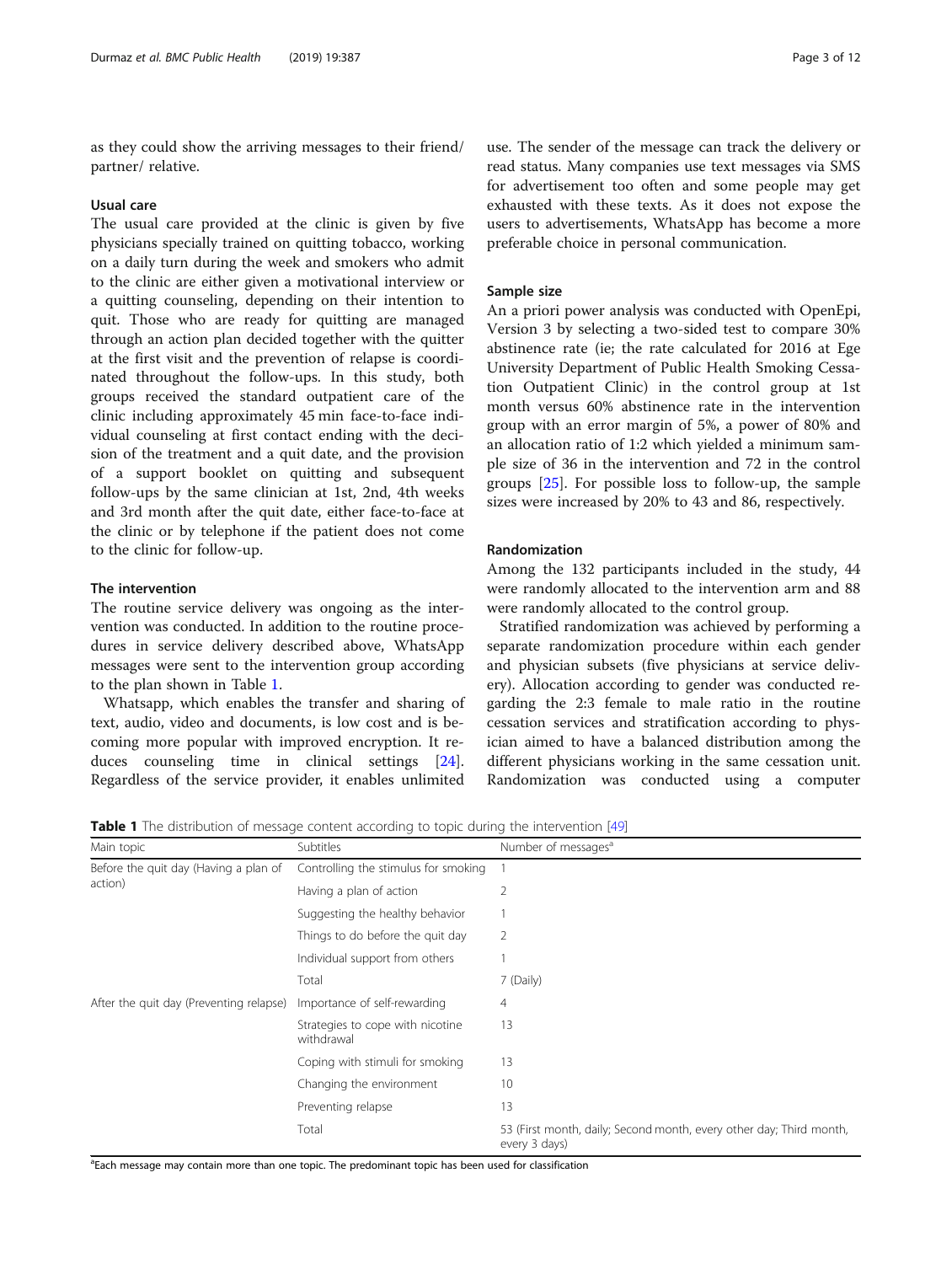spreadsheet. The detailed random allocation sequence is presented in Additional file [2.](#page-10-0)

#### Blinding

At the end of their first visit, each patient was sent to the room next-door for recruitment. The patients were detected for eligibility and informed consent was taken. The researcher enrolling participants did not know in advance which treatment the next person would get, which guaranteed allocation concealment. According to the random allocation sequence presented in Additional file [2](#page-10-0), patients were allocated to the intervention or control groups. Each patient received an automatic code, which enabled the anonymity of the WhatsApp participant list.

The study was single-blind as blinding of the healthcare providers to intervention assignment was achieved and they conducted their usual care for smoking cessation counseling. The physicians were blind throughout the follow ups as well. However, participants and the researcher who sent the messages were not blind.

## Measures and outcomes

#### Primary outcome: abstinence rate at 1st month

Abstinence rates at the end of the 1st month of follow-up in the intervention and control groups. Abstinence rate at 1st month was calculated with point prevalence. History of cessation was based on self report and those who declared not smoking even a single puff on a cigarette at all in the past 2 weeks were considered as "successful" in the quitting attempt [\[26](#page-11-0)].

## Secondary outcomes

The continuous abstinence rate at 3rd month was defined as not smoking (self report) at all in total in the past 10 weeks and classified as "successful" in the quitting attempt. The continuous abstinence rate at 6th month was defined as not smoking (self report) at all in total in the past 24 weeks, considered as "successful" in the quitting attempt. Another secondary outcome was the total number of follow-ups in the 1st and 3rd months. Contacts were divided into two categories: face-to face contacts and telephone calls. If the total number of routine follow-ups was 3 or more in the 1st month, it was classified as adequate. After the first visit, the first follow-up visit is recommended to be right after the quit day, preferably at the first week. A second follow-up is suggested in the second week and a third follow-up at the fourth week after quit.  $[6]$  $[6]$ . This has been basis to our drug continuity measure. At 1st month, at least one of these follow-ups was required to be face-to-face for adequacy. A total of 4 follow-ups was considered as adequate at 3rd month. The continuity to drug/NRT therapy was categorized as  $\lt 1$  month or  $\ge 1$ 

month. At first visit and at first month follow-up, weight was measured in light clothes using a high-quality digital scale. For the 3rd month, self report on weight gain was asked. Any weight change greater than or equal to 1 kg was considered "weight gain".

## Control variables

Sex and the physician whom the patient was admitted were controlled.

## Socio-demographic variables

Sex, age, marital status (married/not married), educational level (secondary school and below, high school and above) social class (unemployed, blue collar, white collar, self-employed) were questioned.

## Smoking status

Number of cigarettes smoked per day, total pack years, and number of quit attempts were questioned.

## Medical status

Fagerström Test for Nicotine Dependence has been used to evaluate the level of nicotine dependence [[27](#page-11-0)]. Depression was determined with HADA Scale [[28\]](#page-11-0). CO level was evaluated with the piCO Smokerlyzer carbon monoxide breath test monitor at first visit and at first month of abstinence. Body weight was measured with calibrated equipment which was routinely used at the clinic. Any concomitant disease was asked.

## **Therapy**

The quit date, the appropriate therapy type (bupropion, varenicline, nicotine replacement therapy - NRT, or combined as bupropion and NRT), and the physician conducting the counseling were noted. In Turkey, only two forms of NRT are available: nicotine gums and patches.

## Data collection

Data collection was conducted at the Smoking Cessation Clinic of the Public Health Department at Ege University Medical School Hospital between March 2017 and March 2018. The intended number of participants was achieved in 4.5 months and with the completion of the last follow-up, the study was finalized. As part of the routine service delivery, a face-to-face counseling of 45– 60 min took place at the first contact, and routine follow-ups were conducted at 1st week, 2nd week; 1st, 3rd and 6th months of quitting. These follow-ups were either by phone call or face-to-face, determined by the patient: At the end of each follow-up, the patients were given the appointment of the next follow-up. If they did not come to the appointment, their physician called them on the phone.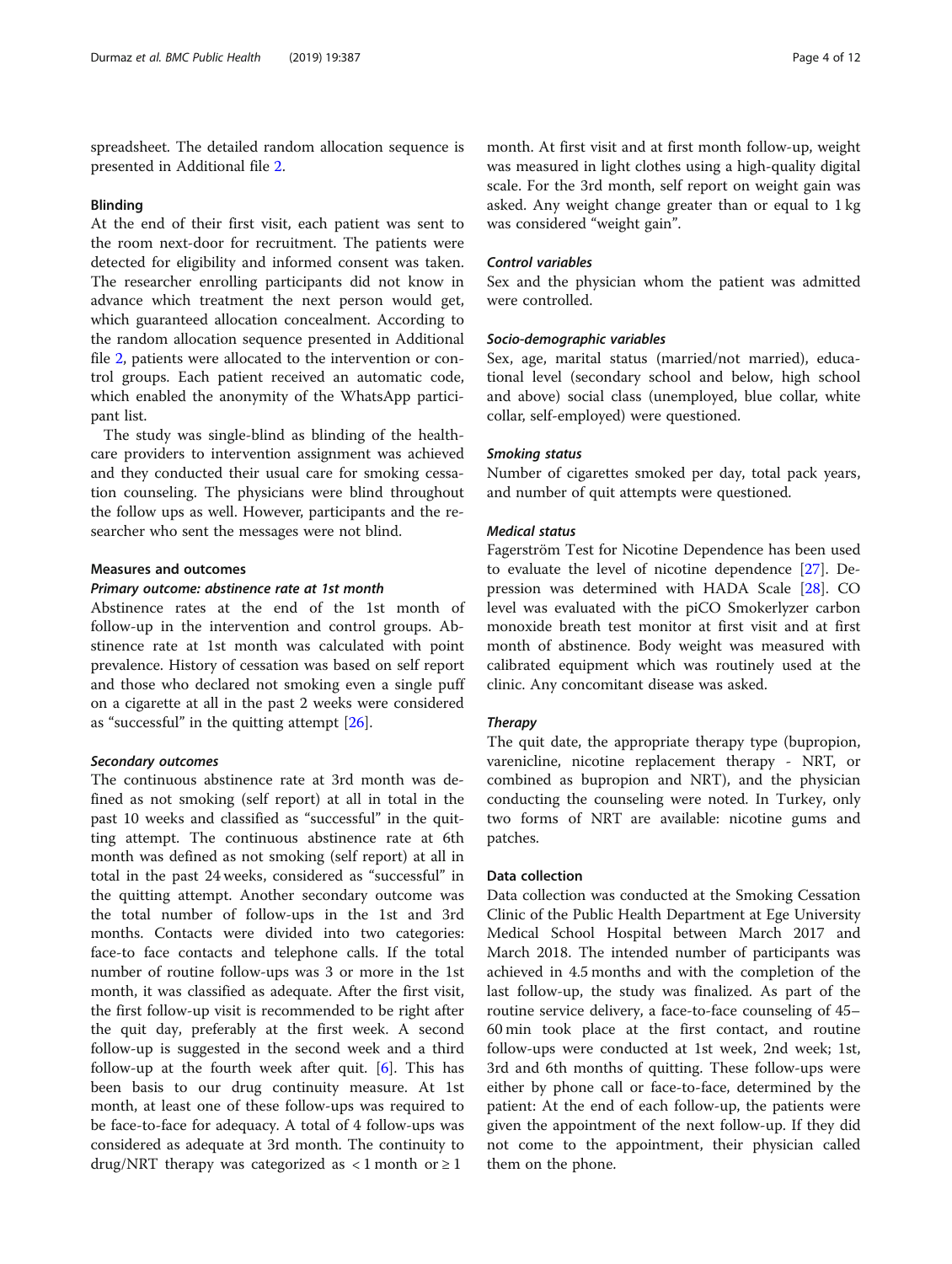## Development of the message contents

Among 178 key messages gathered through literature review, a selection procedure was led with an expert group. These messages covered evidence based behaviour change techniques for smoking cessation behaviour. The resultant list of messages was tested again with experts and end-users and modified according to the feedback. Similar messages were combined under two main titles: "Having a plan of action preparation" and "Preventing relapse action". A total of 60 key messages were obtained (Table [1](#page-2-0)).

Selection procedure of messages: The messages were transformed into graphic images and their timing and frequency were determined. The draft messages were sent via an online questionnaire to seven field experts (four specialists in the fields of public health, pulmonary medicine, medical education & addiction, one primary care physician, one psychologist and one nutritionist) experienced in smoking cessation and seven individuals with quitting experience (seven volunteers- four women and three men-who used WhatsApp more than 4 days a week, had a quitting experience between 1 month and 1 year and who had used cessation services at the same clinic).

Participants were asked to rate each graphic message in terms of content and appropriateness of timing on a Likert-type scale (1: Absolutely no - 5: Absolutely yes) and to add their comments. Average scores were calculated for each graphic message for both expert groups. Messages with an average score of 4.0 and over were considered appropriate and the rest were revised according to the participants' comments. After the revision, messages were sent back to the expert groups again and they were asked to evaluate with the same scale. Total score averages for 60 messages were  $4.94 \pm 0.25$  for the field experts,  $4.65 \pm 0.56$  for the quitters and,  $4.80 \pm 0.43$ overall. In this round, all messages' average scores were found above the cut-off point of 4.0. It was concluded that a consensus was established on the graphic messages in terms of the content and timing.

## Analysis

The analyses were conducted according to the Intention-To-Treat (ITT) principle. The participants lost to follow-up were considered unsuccessful in quitting [[29\]](#page-11-0).

The groups were compared with the incidences and relative efficacy of the intervention. Chi-square test, Student's t test in independent groups, single and multivariate logistic regression (enter method) were used for analyses. The variables which were significant in the Chi-square and Student's t test were put in the multivariate analysis. The multivariate analysis of factors associated with smoking abstinence was performed with two logistic regression models. In the first model we controlled for age and gender, in the second model we controlled for age, gender and all the other associated variables in univariate analyses. Analyses were made separately for the 1st, 3rd and 6th month. Statistical significance was set at  $p < 0.05$ .

## Ethical issues

The study was approved by Ege University Medical School's institutional review board (decision no.16–12.1/ 11 on January 6, 2017). Written informed consent of every participant to be enrolled and to receive WhatsApp messages were also obtained with confidentiality for name and address. With the blinding procedures described above, the delivery of routine service for all participants regardless of the allocation to intervention or control group was ensured.

## Results

Among 151 individuals who applied to the outpatient clinic between March and July 2017, 132 (87.4%) people were included in the study. Three were under 18 years of age, nine were referred to another unit, one was not using a mobile phone, two had a wife/husband enrolled in the study, three had already quit before arriving to the first interview, one was not ready to quit, so these 19 patients were excluded from the study. All of the remaining patients meeting the inclusion criteria volunteered to participate in the study.

All of the 44 (100%) participants in the intervention group were followed up at 1st and 3rd month, with only one loss to follow-up at 6th month. Two participants have refused to receive more messages after their 1st month follow-up. The 3rd and 6th month follow-ups of these two individuals were conducted. In the control group, 86 (97.7%) individuals were followed up at the 1st month and 84 (95.5%) at the 3rd and 6th months. Figure [1](#page-5-0) shows the flow diagram of the progress through the phases of our RCT consisting of two parallel groups.

Among the participants, 39.4% were female and the mean age of the participants was  $39.3 \pm 12.1$ . The other characteristics of participants are shown in Table [2](#page-6-0) and Additional file [3](#page-10-0).

There was no statistically significant difference between the intervention and control groups in terms of all variables  $(p > 0.05)$  (Table [2](#page-6-0)).

Of all the individuals included in the study; 49.2, 37.1 and 29.5% successfully quit smoking by the end of the first, third and sixth months, respectively. Abstinence rate at first month was 65.9% in the intervention group and 40.9% in the control group (41.9% among respondents). The continuous abstinence rate in the third month was 50.0% for the intervention group, and 30.7% for the control group (32.1% among respondents).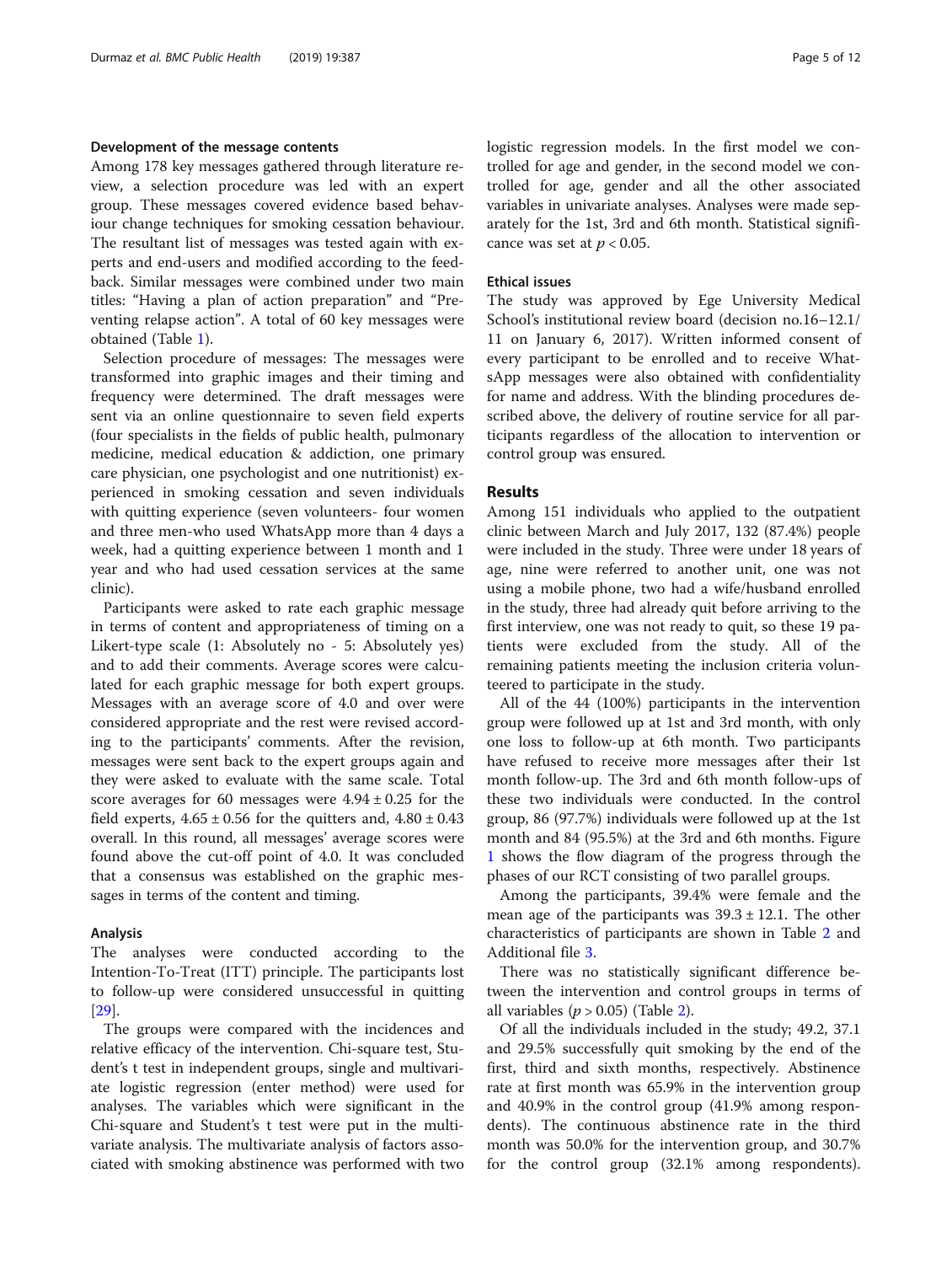Finally the continuous abstinence rate in the sixth month was 40.9% for the intervention group (41.9% among respondents) and 23.9% for the control group (25.0% among respondents). Quitting success rates among respondents and success rates according to the ITT principle are shown in Fig [2.](#page-7-0)

The results of the univariate and multivariate logistic regression analyses of the first month follow up are presented in Table [3.](#page-8-0) At the end of the first month, in Model 1; abstinence rate was 2.85 (OR, 95% CI =1.33– 6.14) times higher in the intervention group than the control group. Quitting success among the unemployed was lower compared to white-collar workers  $(OR = 0.08,$ 95%  $Cl = 0.01 - 0.66$ . An increase in the depression score was associated with a decrease in abstinence rate (OR = 0.89, 0.80–0.99). With each increase in the number of quit attempts, the abstinence rate increased by 1.39 (OR, 95% CI =1.08–1.79) times. In Model 2, only being in the intervention group was shown to make a statistically significant difference in quitting success by increasing the success probability by 3.51 (OR, 95% CI =1.30–9.44) times.

In the third month follow up, in Model 1; quitting success of the intervention group was 2.34 (OR, 95% CI =1.07–5.09) times higher than the control group. Each increase in the depression score was associated with a 0.88-fold (OR,  $95\%$  CI = 0.78–0.99) decrease in quitting success. The quitting success of men was 2.93 (OR, 95%  $CI = 1.31 - 6.57$ ) times higher than women. In model 2, only being in the intervention group was found to be significant in multivariate regression analyses of all variables associated with the third month success. Quitting success within the intervention group increased 2.50 times and gender lost the significance.

<span id="page-5-0"></span>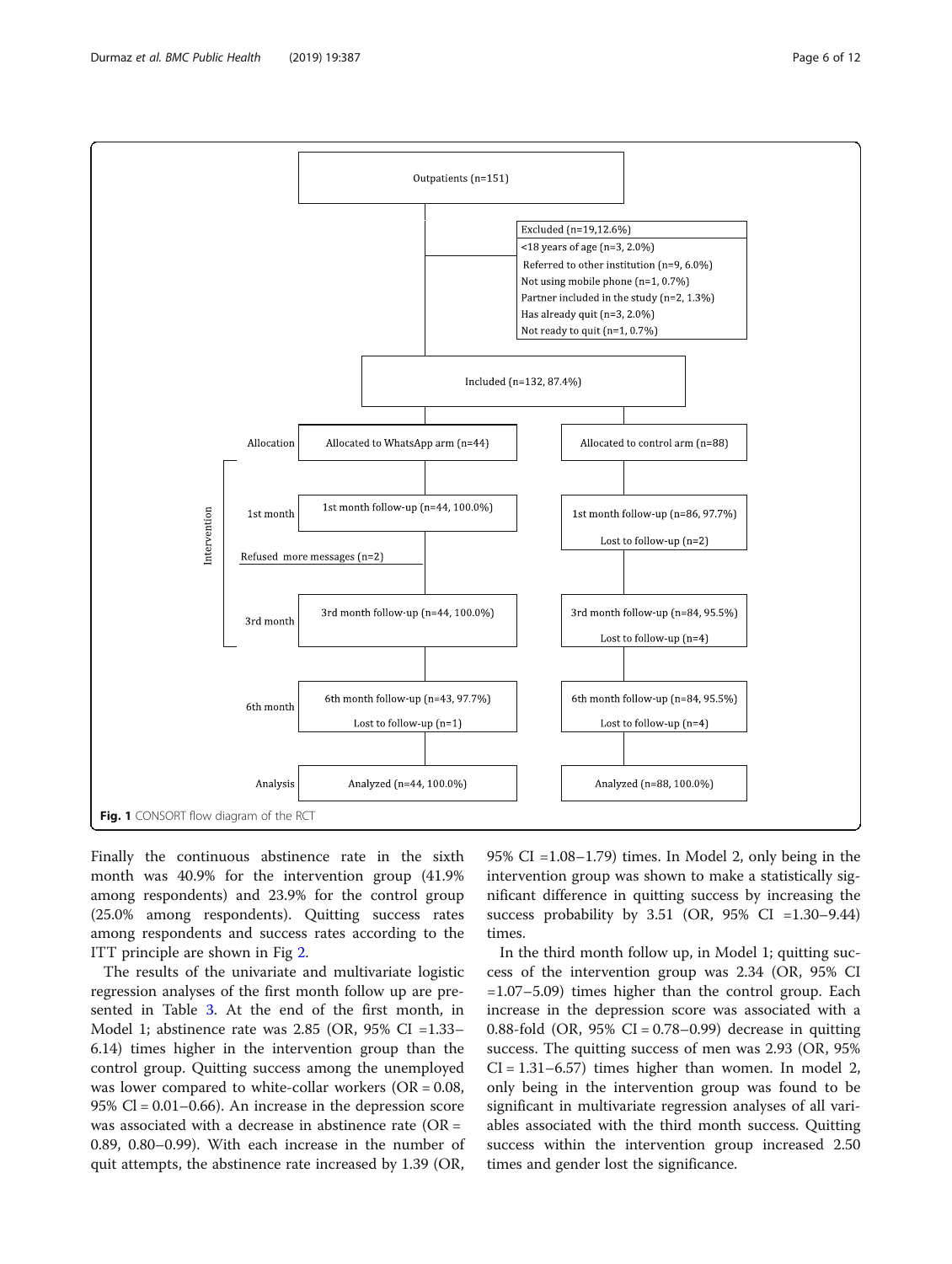|                                           | Total |                   | Intervention |                   | Control |                   |
|-------------------------------------------|-------|-------------------|--------------|-------------------|---------|-------------------|
|                                           | n     | $\%$ <sup>a</sup> | n            | $\%$ <sup>a</sup> | n       | $\%$ <sup>a</sup> |
| Gender ( $n = 132$ )                      |       |                   |              |                   |         |                   |
| Female                                    | 52    | 39.4              | 16           | 36.4              | 36      | 40.9              |
| Male                                      | 80    | 60.6              | 28           | 63.6              | 52      | 59.1              |
| Age $(n = 132)$                           |       |                   |              |                   |         |                   |
| $18 - 24$                                 | 13    | 9.8               | 4            | 9.1               | 9       | 10.2              |
| $25 - 34$                                 | 41    | 31.1              | 12           | 27.3              | 29      | 33.0              |
| $35 - 44$                                 | 32    | 24.2              | 12           | 27.3              | 20      | 22.7              |
| $45 - 54$                                 | 30    | 22.7              | 12           | 27.3              | 18      | 20.5              |
| $55+$                                     | 16    | 12.1              | 4            | 9.1               | 12      | 13.6              |
| Marital status ( $n = 132$ )              |       |                   |              |                   |         |                   |
| Not-married                               | 66    | 50.0              | 21           | 47.7              | 45      | 51.1              |
| Married                                   | 66    | 50.0              | 23           | 52.3              | 43      | 48.9              |
| Education ( $n = 132$ )                   |       |                   |              |                   |         |                   |
| Secondary school and below                | 30    | 22.7              | 6            | 13.6              | 24      | 27.3              |
| High school and above                     | 102   | 77.3              | 38           | 86.4              | 64      | 72.7              |
| Social class ( $n = 117$ )                |       |                   |              |                   |         |                   |
| Unemployed                                | 11    | 9.4               | 1            | 2.6               | 10      | 12.8              |
| Blue collar                               | 52    | 44.4              | 14           | 35.9              | 38      | 48.7              |
| White collar                              | 50    | 42.7              | 22           | 56.4              | 28      | 35.9              |
| Self employed                             | 4     | 3.4               | 2            | 5.1               | 2       | 2.6               |
| Daily cigarette consumption ( $n = 132$ ) |       |                   |              |                   |         |                   |
| $\leq 10$                                 | 14    | 10.6              | 2            | 4.5               | 12      | 13.6              |
| $11 - 20$                                 | 64    | 48.5              | 22           | 50.0              | 42      | 47.7              |
| $21 - 30$                                 | 32    | 24.2              | 14           | 31.8              | 18      | 20.5              |
| > 30                                      | 22    | 16.7              | 6            | 13.6              | 16      | 18.2              |
| Pack-years ( $n = 128$ )                  |       |                   |              |                   |         |                   |
| $\leq 10$                                 | 39    | 30.5              | 14           | 32.6              | 25      | 29.4              |
| $11 - 20$                                 | 42    | 32.8              | 15           | 34.9              | 27      | 31.8              |
| >20                                       | 47    | 36.7              | 14           | 32.6              | 33      | 38.8              |
| Quit attempts ( $n = 132$ )               |       |                   |              |                   |         |                   |
| Yes                                       | 23    | 17.4              | 6            | 13.6              | 17      | 19.3              |
| No                                        | 109   | 82.6              | 38           | 86.4              | 71      | 80.7              |
| Nicotine dependence level ( $n = 132$ )   |       |                   |              |                   |         |                   |
| Low                                       | 14    | 10.6              | 3            | 6.8               | 11      | 12.5              |
| Medium                                    | 89    | 67.4              | 30           | 68.2              | 59      | 67.0              |
| High                                      | 29    | 22.0              | 11           | 25                | 18      | 20.5              |
| Depression score ( $n = 130$ )            |       |                   |              |                   |         |                   |
| Normal                                    | 83    | 63.8              | 29           | 67.4              | 54      | 62.1              |
| High                                      | 47    | 36.2              | 14           | 32.6              | 33      | 37.9              |
| CO value $(n = 132)$                      |       |                   |              |                   |         |                   |
| $0 - 6$                                   | 13    | 9.8               | 4            | 9.1               | 9       | 10.2              |
| $7 - 10$                                  | 12    | 9.1               | 3            | 6.8               | 9       | 10.2              |

<span id="page-6-0"></span>Table 2 Sociodemographic, smoking characteristics and health status of participants (total, intervention, control)<sup>a, b</sup>

|                                     | Total |       | Intervention |                  | Control |                  |
|-------------------------------------|-------|-------|--------------|------------------|---------|------------------|
|                                     | n     | $%^a$ | n            | $%$ <sup>a</sup> | n.      | $%$ <sup>a</sup> |
| >10                                 | 107   | 81.1  | 37           | 84.1             | 70      | 79.5             |
| Concomitant disease ( $n = 132$ )   |       |       |              |                  |         |                  |
| No                                  | 31    | 23.5  | 9            | 20.5             | 22      | 25               |
| Yes                                 | 101   | 76.5  | 35           | 79.5             | 66      | 75               |
| Consulting physicians ( $n = 132$ ) |       |       |              |                  |         |                  |
| A                                   | 27    | 20.5  | 9            | 20.5             | 18      | 20.5             |
| B                                   | 19    | 14.4  | 9            | 20.5             | 10      | 11.4             |
| C                                   | 26    | 19.7  | 8            | 18.2             | 18      | 20.5             |
| D                                   | 30    | 22.7  | 9            | 20.5             | 21      | 23.9             |
| F                                   | 30    | 22.7  | 9            | 20.5             | 21      | 23.9             |
| Pharmacotherapy ( $n = 131$ )       |       |       |              |                  |         |                  |
| <b>NRT</b>                          | 48    | 36.6  | 9            | 20.9             | 39      | 44.3             |
| Bupropion                           | 22    | 16.8  | 9            | 20.9             | 13      | 14.8             |
| Varenicline                         | 13    | 9.9   | 4            | 9.3              | 9       | 10.2             |
| Combined <sup>b</sup>               | 48    | 36.6  | 21           | 36.6             | 27      | 30.7             |

Table 2 Sociodemographic, smoking characteristics and health status of participants (total, intervention, control)<sup>a, b</sup> (Continued)

<sup>a</sup>Column percent, <sup>b</sup> Bupropion + NRT

At sixth month, being in the intervention group significantly increased success rate by 2.31 (OR, 95% CI =1.03–5.16) times, according to model 1 adjusted for age and gender. Each increase in age was associated with the quitting success increased by 1.04 (OR, 95% CI  $=1.01-1.08$ ). Age maintained the significance in Model  $\mathcal{D}$ 

By the end of the first month, the intervention group was 2.45 times (OR, 95% CI =1.14–5.27) more likely to have adequate follow-up compared to the control group and face-to-face follow-up increased 2.80-fold (OR, 95% CI =1.30–6.04). By the end of the third month, being in the intervention group increased total follow-up adequacy by 3.53 times  $(95\% \text{ CI} = 1.59 - 7.82)$ , and face-to-face follow up by 2.62 times (OR,  $95\%$  CI =1.21– 5.70). While there was no significant difference between groups in terms of continuity to medication by the end of the first month, being in the intervention group in the third month meant 3.33-fold (OR, 95% CI =1.19–9.29) increase in continuity to medication. No significant difference was found between intervention and control groups in terms of weight gain (Table [4\)](#page-9-0).

## **Discussion**

The results of this study showed a benefit of providing additional support via WhatsApp, compared to usual care alone, confirmed at all follow-up points. Regarding the secondary outcomes, the intervention has also increased sufficiency in total follow-ups as well as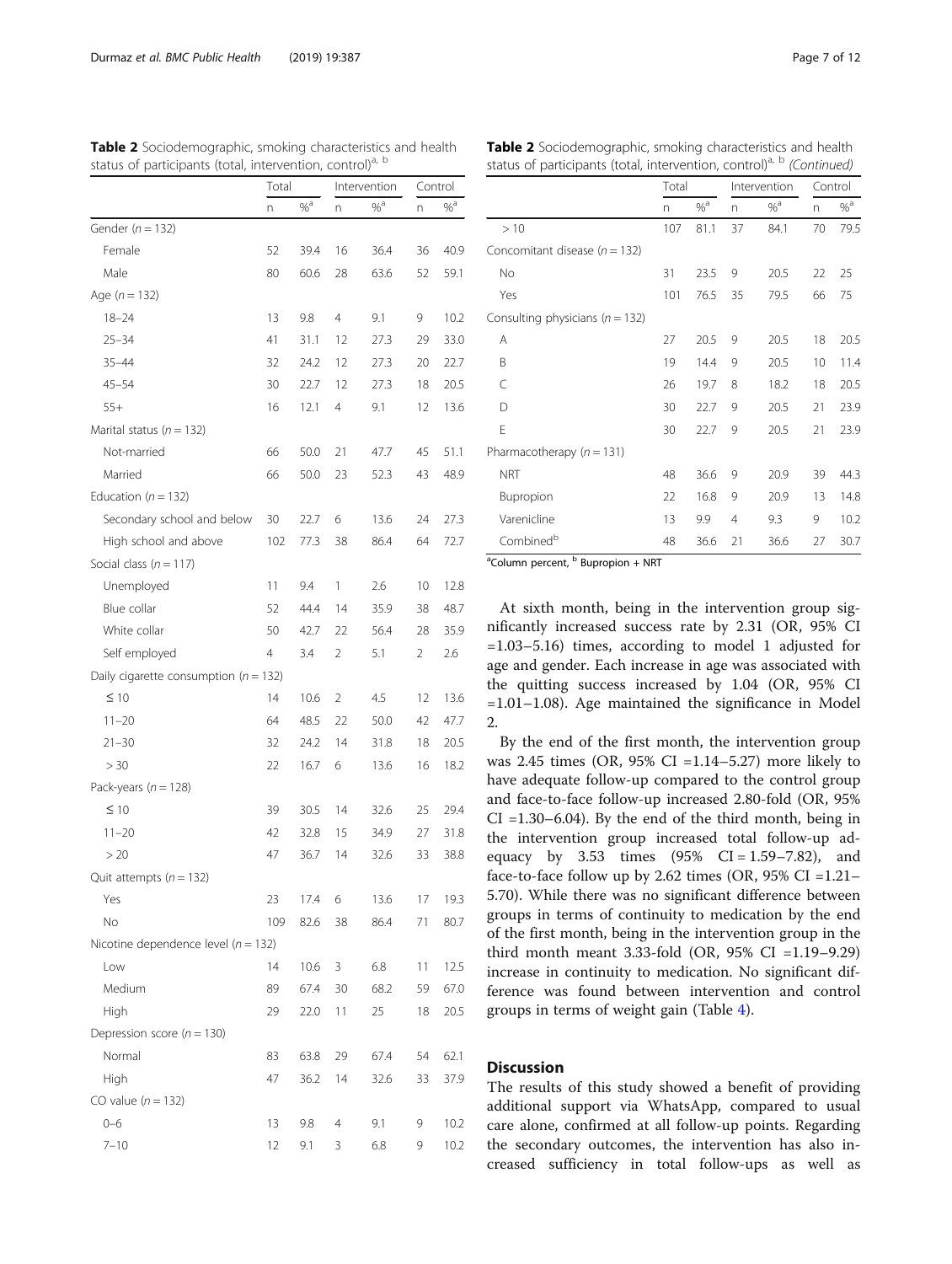<span id="page-7-0"></span>

face-to-face follow-ups. Continuity to medication had increased in the intervention group at 3rd month.

## Determinants of cessation

## Gender

In the first month of cessation, gender did not have a significant effect on abstinence rates, whereas in the third and sixth month, men were more successful. This finding is similar to previous studies [\[30](#page-11-0)–[32\]](#page-11-0). In terms of social support and motivation, the advantageous position of men at home seems to positively contribute to the smoking cessation process [[33](#page-11-0)].

## Social Class

The unemployed individuals in this study, although not a very representative group, had a lower abstinence rate at first month. Unemployment is found to be associated with very low rates of quitting [[34\]](#page-11-0). Unemployment has the potential to negatively affect many domains of life and financial difficulties can impair the efforts for cessation [[35\]](#page-11-0). In a study conducted in England, the unemployed quitters were less likely to accept aid for smoking cessation compared to other occupations [[36](#page-11-0)].

## Quit attempts

At first month, as the number of former quit attempts increased, the abstinence rates increased, but after the third month this relationship disappeared. Their previous experience in quitting seems to positively impact their last attempt in the first weeks, but further in the process, they may not have been able to cope with the stimuli that had caused their previous relapses. Previous failures might need to be a more in-depth uncovering to increase awareness and coping strategies. Studies have reported that previous quit attempts interfere with the latter cessation efforts [[37](#page-11-0)] but there are controversial results [[38](#page-11-0), [39](#page-11-0)].

## Depression score

The depressive mood at the time of cessation had effects on abstinence rates at first and third months. Evidence suggests that, the mood of the individual determines cigarette consumption behavior and may also disrupt the efforts for cessation. It has been shown that depression scores are in inverse relation with cessation success [\[40,](#page-11-0) [41\]](#page-11-0).

## The role of the intervention

At all points of the follow up, when all the above determinants were controlled in multivariate analysis, the only effective determinant for abstinence was the intervention.

With the intervention the abstinence rates increased 3.5 times at first, 2.5 at third and 2.3 times at sixth month compared with the control group getting only usual care. Although the intensity of the intervention decreased after the first month, the effect on success continued. The meta-analysis (primary outcomes assessed at < 3 months) by Graham and colleagues concluded that interactive internet interventions were 2.10 (OR, 95% CI  $= 1.25 - 3.52$ ) times more effective than smoking cessation interventions with printed materials. Internet intervention was found to be 1.35 (OR,  $95\%$  CI = 0.97–1.87) times more successful than face-to-face contact but this was statistically insignificant. Twenty-four studies involving different forms of internet interventions had a significant effect of 1.16 fold (OR, 95% CI = 1.03–1.31) in favour of internet interventions [\[21](#page-11-0)]. The WhatsApp intervention in our study (for 1st month OR = 3.51, 95%  $CI = 1.30 - 9.44$ ; for 3th month  $OR = 2.50$ , 95%  $CI = 1.04 -$ 5.98) was found to be even more effective than the interventions in these studies. In a meta-analysis in 2016, Whittaker and colleagues examined 12 cessation studies with outcomes for six-month follow-up. They found that mobile-phone-based interventions increased smoking cessation success rates  $1.67$  times (OR,  $95\%$  CI =  $1.46-$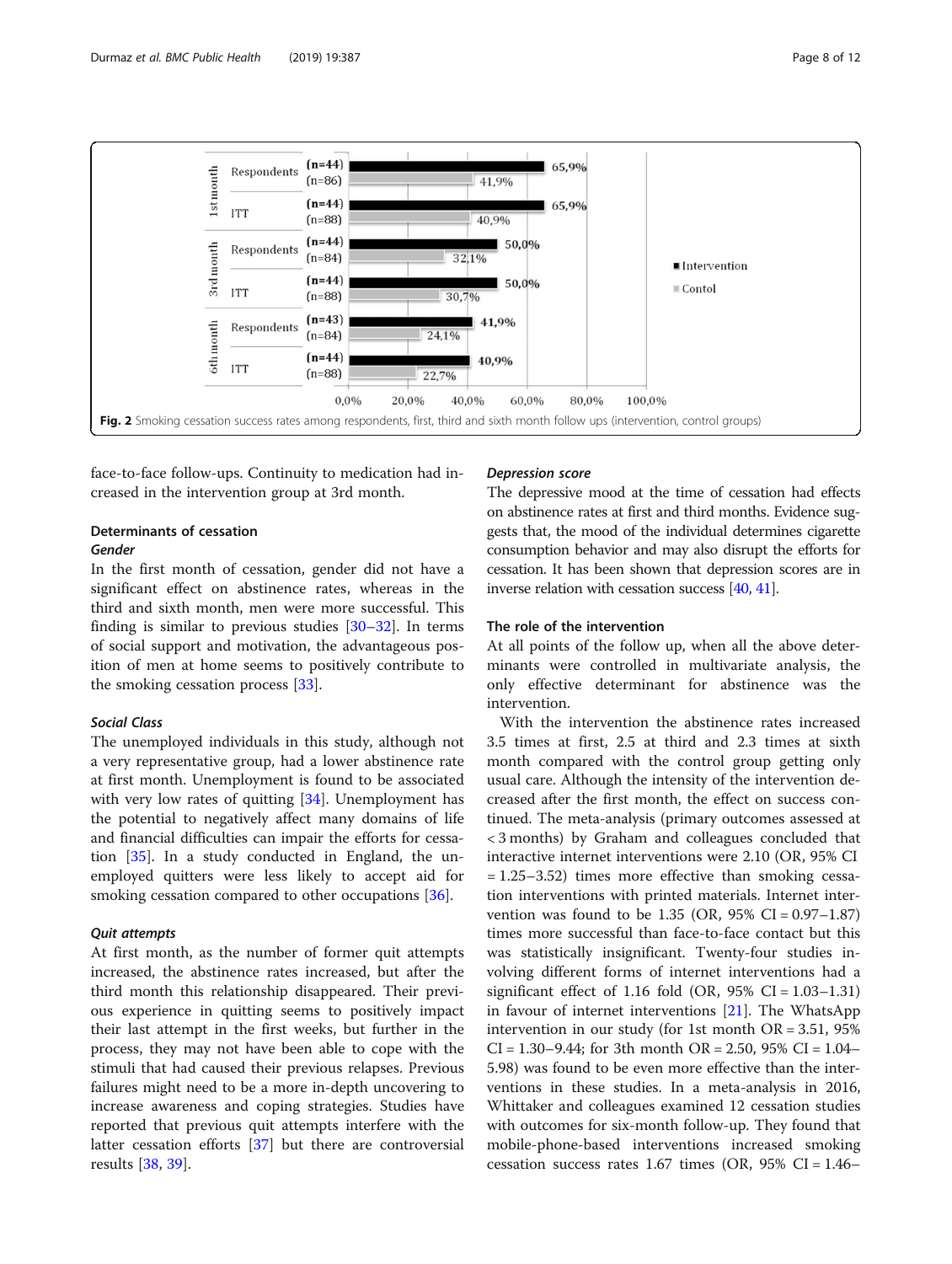|                                 |                 | Model 1 <sup>a</sup>              | Model 2b, c                       |
|---------------------------------|-----------------|-----------------------------------|-----------------------------------|
|                                 |                 | OR (95% CI)                       | OR (95% CI)                       |
| First month follow up           |                 |                                   |                                   |
| Group, n (%)                    |                 |                                   |                                   |
| Intervention                    | 29 (65.9%)      | 2.85 $(1.33 - 6.14)^d$            | 3.51 $(1.30 - 9.44)^d$            |
| Control (ref)                   | 36 (40.9%)      | 1.00                              | 1.00                              |
| Social class, n (%)             |                 |                                   |                                   |
| Unemployed                      | $1(9.1\%)$      | $0.08$ $(0.01 - 0.66)^d$          | $0.27(0.25 - 2.91)$               |
| Blue collar                     | 27 (51.9%)      | $0.85(0.38 - 1.88)$               | 1.07 (0.39-2.90)                  |
| White collar (ref) <sup>f</sup> | 31 (57.4%)      | 1.00                              | 1.00                              |
| Depression score, mean (±SD)    | 5.2 $(\pm 2.8)$ | $0.89(0.80 - 0.99)^d$             | $0.90(0.78 - 1.04)$               |
| Quit attempts, mean (±SD)       | $3.0 (\pm 2.0)$ | 1.39 $(1.08 - 1.79)$ <sup>d</sup> | 1.32 (0.97-1.78)                  |
| Third month follow up           |                 |                                   |                                   |
| Group, n (%)                    |                 |                                   |                                   |
| Intervention                    | 22 (50.0%)      | 2.34 $(1.07 - 5.09)^d$            | 2.50 $(1.04 - 5.98)^c$            |
| Control (ref)                   | 27 (30.7%)      | 1.00                              | 1.00                              |
| Social class, n (%)             |                 |                                   |                                   |
| Unemployed                      | $0(0.0\%)^e$    | $0.15(0.02 - 1.29)^e$             | $0.42$ $(0.04-4.23)$ <sup>e</sup> |
| Blue collar                     | 25 (48.1%)      | 1.35 (0.59-3.07)                  | 1.94 (0.77-4.88)                  |
| White collar (ref) <sup>f</sup> | 22 (40.7%)      | 1.00                              | 1.00                              |
| Depression score, mean (±SD)    | 4.9 $(\pm 2.5)$ | $0.88$ $(0.78 - 0.99)^d$          | $0.89(0.78 - 1.02)$               |
| Marital status, n (%)           |                 |                                   |                                   |
| Married                         | 32 (48.5%)      | 1.90 (0.82-4.38)                  | $1.61(0.63 - 4.12)$               |
| Not married (ref)               | 17 (25.8%)      | 1.00                              | 1.00                              |
| 6th month follow up             |                 |                                   |                                   |
| Group, n(%)                     |                 |                                   |                                   |
| Intervention                    | 18 (40.9%)      | 2.31 $(1.03 - 5.16)^d$            | 2.31 $(1.03 - 5.16)^d$            |
| Control (ref)                   | 21 (23.9%)      | 1.00                              | 1.00                              |

<span id="page-8-0"></span>Table 3 Univariate and multivariate logistic regression analysis of factors associated with smoking cessation success in the first and third month follow up<sup>a-f</sup>

<sup>a</sup>Model 1: Adjusted for age and sex,

<sup>b</sup>Model 2: Adjusted for age, sex and other variables

<sup>c</sup>Nagelkerke R<sup>2</sup> (First month) 0.253; R<sup>2</sup> (Third month): 0.213 R<sup>2</sup> (Sixth month):0.126<br><sup>d</sup>n < 0.05

 $\mathrm{^{d}p}$   $<$  0.05

<sup>e</sup> Agresti adaptation was applied due to the presence of zero in a cell [[50\]](#page-11-0)

Two individuals in the " self-employed" class were added to the " white collar" class

1.90) [\[17\]](#page-11-0). This is in line with our study's sixth month results (OR = 2.31, 95% CI = 1.03–5.16).

Examples of successful interventions using WhatsApp application for smoking cessation support are increasing. In a RCT conducted in Hong Kong in 2015, the relapse rate for smoking cessation in WhatsApp and Facebook groups in the second and sixth months was found to be lower than in the control group, but the difference was significant only in the WhatsApp group [[15\]](#page-11-0). The researchers explained the success of WhatsApp with its role in social support through group communication. In our study, group communication was not preferred because of the possible intra-group dynamics that could disrupt the process. An incorrect information

disseminating from intra-group communication or an individual experiencing a motivational decline could be unpredictable confounders. Thus our attempt was to isolate the intervention as much as possible from other difficult-to-control effects.

One of the strengths of this study was the fact that special attention was given to the timing, intensity and contents of the messages. Moreover, evaluation of the messages by former quitters at the development of the content stage might have helped to fully meet the needs of the quitters. The visualization of messages and the use of a trusted application, such as WhatsApp, which is easy to use and protects privacy, may also have affected the delivery of proper messages.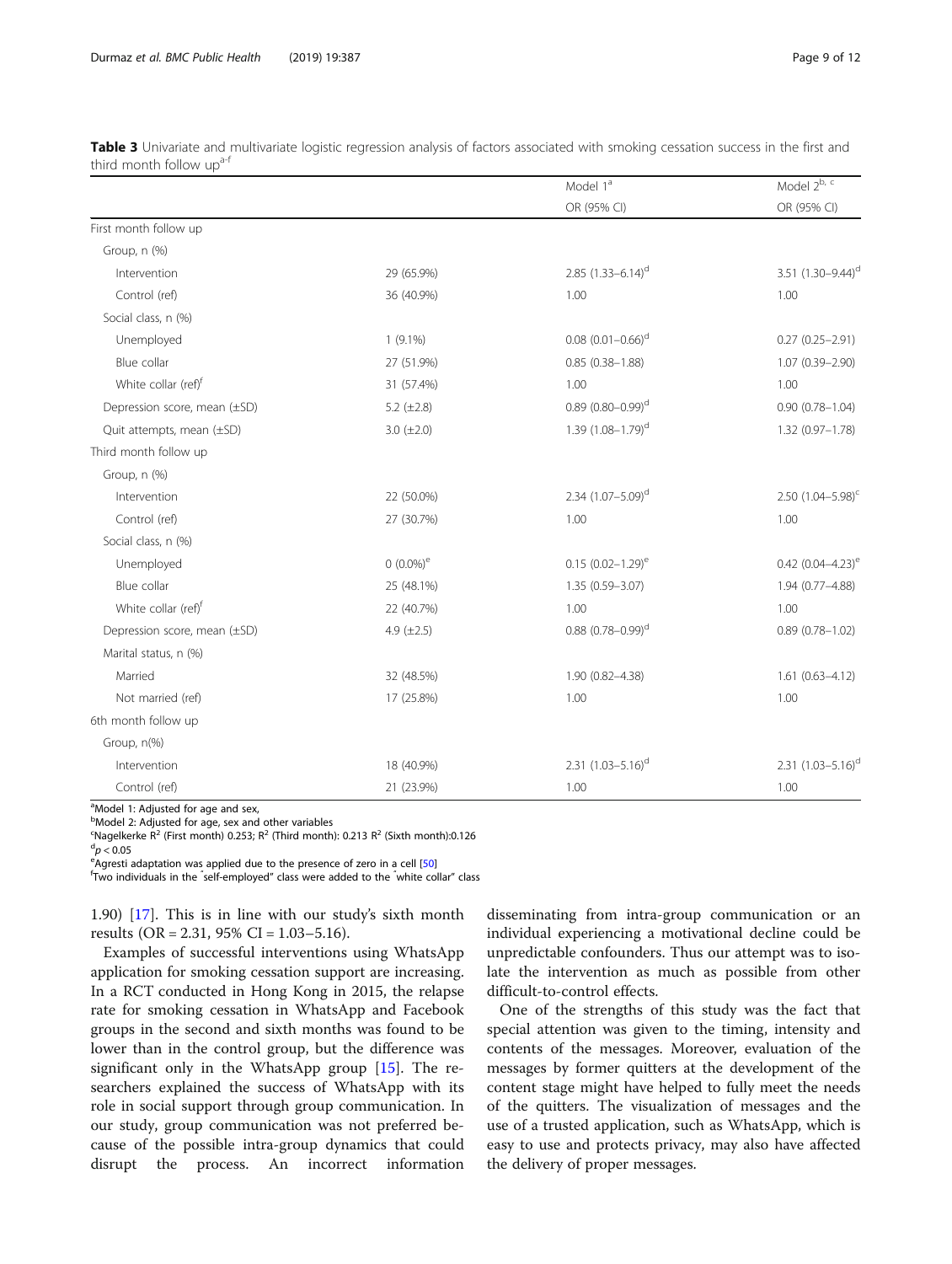|                                               | Intervention | Control (ref) | OR (95% CI)                       |  |
|-----------------------------------------------|--------------|---------------|-----------------------------------|--|
|                                               | $n (%)^b$    | $n (%)^b$     |                                   |  |
| First month <sup>a</sup>                      |              |               |                                   |  |
| Adequate total follow-up ( $n = 132$ )        | 23(52.3)     | 29 (33.0)     | $2.45$ (1.14–5.27) <sup>c</sup>   |  |
| Adequate telephone follow up ( $n = 132$ )    | 34 (77.3)    | 56 (63.6)     | $1.97(0.86 - 4.52)$               |  |
| Adequate face-to-face follow up ( $n = 132$ ) | 23(52.3)     | 26 (29.5)     | 2.80 $(1.30 - 6.04)^c$            |  |
| Medication continuity ( $n = 125$ )           | 21(50.0)     | 29 (34.9)     | 1.89 (0.88-4.04)                  |  |
| Weight gain $(n = 64)^d$                      | 12(57.1)     | 20 (55.6)     | $1.07(0.39 - 2.89)$               |  |
| Third month <sup>a</sup>                      |              |               |                                   |  |
| Adequate total follow-up ( $n = 132$ )        | 22(50.0)     | 21 (23.9)     | 3,53 $(1.59 - 7.82)^{c}$          |  |
| Adequate telephone follow up ( $n = 132$ )    | 4(9.1)       | 7(8.0)        | $1,13(0.31-4.12)$                 |  |
| Adequate face-to-face follow up ( $n = 132$ ) | 22(50.0)     | 26 (29.5)     | $2,62$ (1.21-5.70) <sup>c</sup>   |  |
| Medication continuity ( $n = 115$ )           | 11(27.5)     | 8(10.7)       | 3,33 $(1.19 - 9.29)$ <sup>c</sup> |  |
| Weight gain $(n = 64)^d$                      | 15(53.6)     | 19 (52.8)     | 1,03 (0.38-2.78)                  |  |

<span id="page-9-0"></span>Table 4 Follow-up, continuity to medication and weight gain status of the control and intervention groups by the end of first and third month $a-c$ 

<sup>a</sup>Adjusted for age and sex, <sup>b</sup>Column percent, <sup>c</sup>p < 0.05, <sup>d</sup>Analysis executed only for quitters

We did not find an effect of gender, unemployment and depressive mood on abstinence in the final logistic regression. Social media interventions are the new means of health promotion while keeping in mind that if equal internet access is not provided, these interventions could lead to inequalities in health [[42](#page-11-0)]. But as internet is accessible by even low socioeconomic groups, then free online interventions could even reduce health inequalities [[43](#page-11-0)]. Regarding cessation efforts, by reaching those who cannot receive adequate cessation aids/follow-ups, these interventions could add substantially to tobacco control efforts. Information and motivation can reach individuals regardless of place and time. This will remove spatial barriers and time constraints for these groups.

Adequacy of the number of follow-ups was higher in the intervention group at first and third months. This significant difference was consistent for face-to-face interviews while it was not obtained for telephone interviews. One reason may be the increased motivation for face-to-face contact in the intervention group. The follow-ups with telephone interview were proactively initiated by the physician while face-to-face contacts needed more active involvement of the quitter. Throughout the intervention, there were messages which reminded the quitter to reach the physician when needed and some messages emphasizing the importance of follow up. These may have provoked the quitter to keep up with their regular appointments. Another reason for the increase in face-to-face follow-ups in the intervention group may be their increased abstinence rates because those who succeed might feel more proud in attending the service and giving feed-back, while the non-succeeding participants may avoid the issue and thus the visit.

There was no significant difference in terms of weight gain among the quitters between the intervention and control groups. Weight gain is a common problem regarding smoking cessation  $[44]$  $[44]$ . Messages for promoting healthy life styles regarding dietary habits and physical activity were amongst the intervention content in this study. However we did not achieve any specific advantage of this content.

Drug continuity is another problem in the cessation period. Quitters generally do not adhere to physicians' recommendation on the duration of treatment and leave their therapy earlier than intended. The inadequate use of the NRT or drug increases the risk of relapse [\[45](#page-11-0)]. In this study, it was seen that the intervention group continued their therapy much better than the control group (50,0% vs 34,9%) but this was not statistically significant in the first month. However, in the third month, drug continuity in the intervention group was significantly better in comparison with the control group (27,5% vs 10,7%). In the messages, the emphasis on continuity to therapy has possibly contributed to this effect. Another possibility is that participants who could not succeed in their quit attempt have stopped taking their medication.

## Limitations

Those admitting to the cessation service have been evaluated, thus the results do not represent population based measures.

Moreover, middle-aged and educated male population dominated this study group. This predominance can be seen in other cessation studies conducted in Turkey at tertiary level services [\[46](#page-11-0), [47](#page-11-0)].

The individuals in the sample were experienced in using WhatsApp so the findings may not be generalized to smokers who are less likely to use mobile apps.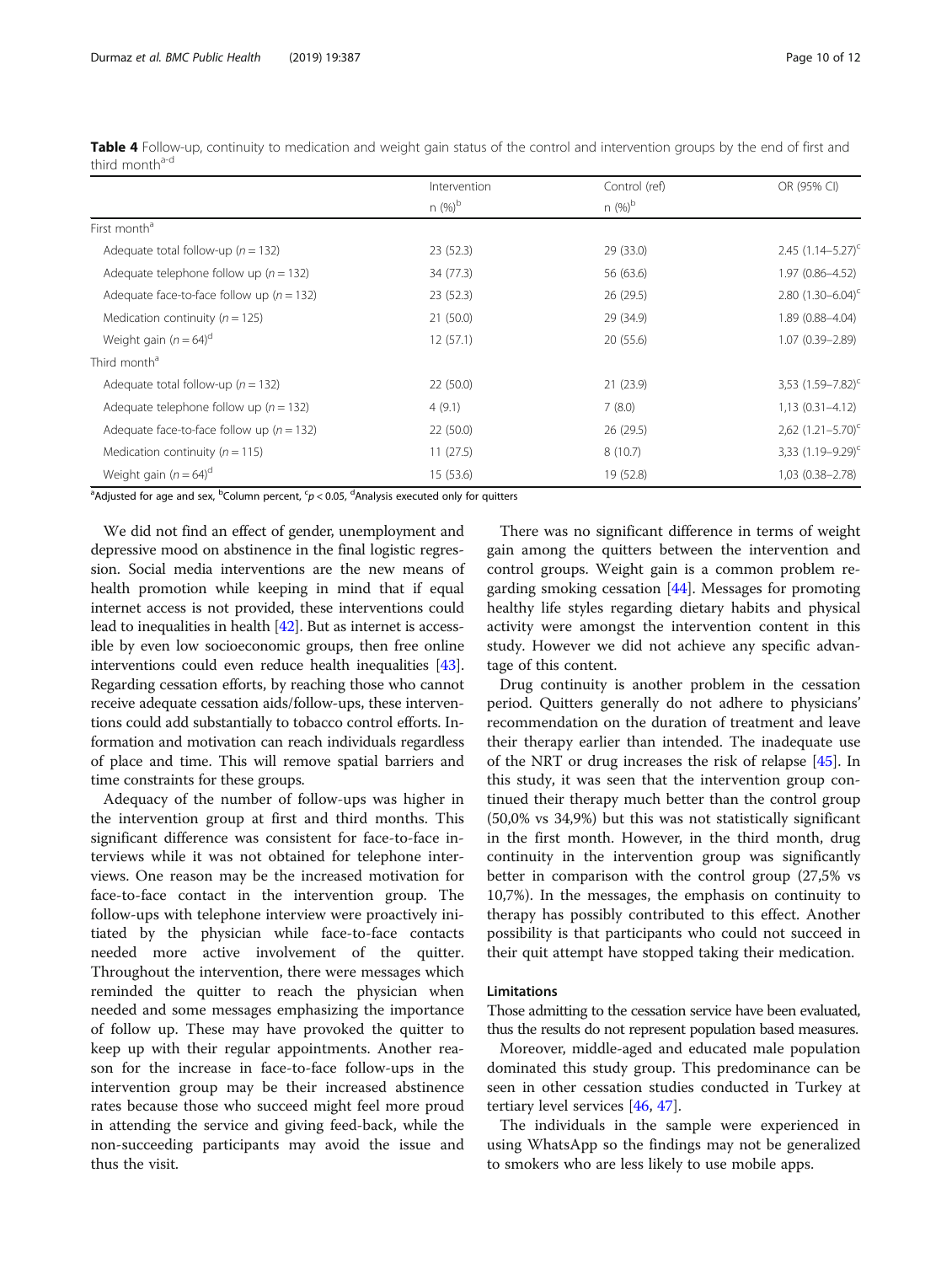<span id="page-10-0"></span>Social desirability may have biased the self-reports on quitting and quitting had not been confirmed with the CO test for most participants at third and sixth months. Yet studies have shown that self-reported cessation was correlated with biological measures [[48](#page-11-0)].

The control group did not receive any messages, so there may be some subject-expectancy effect. Part of the intervention coincided with Ramadan month (fasting time for Muslims) and this may have interfered with the use of medical therapy during cessation for those who were fasting in their medical therapy period.

Throughout the intervention period, medication has not been subsidized by the social security means. This may have entailed a selection bias regarding admission to service in favor of those who could afford. Admission to tertiary service also has access barriers for those without social security.

Secondary outcomes were not assessed at sixth month, as almost all follow-ups were conducted by phone calls.

## Conclusion

The online support provided through WhatsApp embedded in the routine cessation service delivery increased abstinence rates substantially. The intervention was intensively applied in the first month and then diluted in the subsequent 2 months, however the effect of the intervention continued even at sixth month. When controlled for all other variables, only the intervention was found to be effective in cessation success.

Regarding the secondary outcomes, continuous abstinence at 3rd and 6th month, adequate number of follow-ups (especially face-to-face contacts) and continuity to medication were more achieved in the intervention group.

In the difficult process of quitting, individuals may be supported and motivated with the use of internet technology. Losing quitters from follow-up may also be reduced. E-tools developed to support routine service delivery have the potential to increase abstinence rates.

## Additional files

[Additional file 1:](https://doi.org/10.1186/s12889-019-6727-z) CONSORT 2010 checklist of information to include when reporting a randomised trial (PDF 454 kb)

[Additional file 2:](https://doi.org/10.1186/s12889-019-6727-z) The detailed random allocation sequence (PDF 292 kb) [Additional file 3:](https://doi.org/10.1186/s12889-019-6727-z) Some characteristics of participants (PDF 223 kb)

#### Abbreviations

CONSORT: Consolidated Standards of Reporting Trials; ITT: Intention-To-Treat; NRT: Nicotine Replacement Therapy; RCT: Randomized Controlled Trial; SMS: Short Message Service; TUBATIS: Tobacco Addiction Treatment Followup System

## Acknowledgements

Not Applicable.

## Funding

None.

## Availability of data and materials

The datasets used and/or analyzed during the current study are available from the corresponding author on reasonable request.

#### Authors' contributions

SD contributed to the conception and design of the study, the acquisition of data, prepared the data set, did the data analysis, discussed core ideas, drafted the article and prepared the final manuscript. IE, RD, HH contributed to the conception and design of the study, the acquisition of data and commented on the drafts. AC and PO contributed to the design of the study, discussed core ideas and commented on drafts. All authors read and approved the final manuscript.

#### Ethics approval and consent to participate

The study was submitted and approved by the Ethics Committee of Clinical Studies of Ege University, Faculty of Medicine (Ethical clearance number: 16– 12.1/11) on January 6, 2017 and written informed consent was obtained from all participants before they participated in the study.

#### Consent for publication

Not Applicable.

#### Competing interests

The authors declare that they have no competing interests.

#### Publisher's Note

Springer Nature remains neutral with regard to jurisdictional claims in published maps and institutional affiliations.

#### Author details

<sup>1</sup> Ege University Faculty of Medicine, Department of Medical Education, Izmir Turkey. <sup>2</sup>Adnan Menderes University Faculty of Medicine, Department of Public Health, Aydin, Turkey.

## Received: 12 October 2018 Accepted: 29 March 2019 Published online: 08 April 2019

#### References

- 1. American Cancer Society, Vital Strategies. Tobacco Atlas. Turkey; 2019. [tobaccoatlas.org/country/turkey](http://tobaccoatlas.org/country/turkey) accessed 10 Feb 2019
- 2. Turkish Statistical Institute. The percentage of individuals' status of smoking tobacco products by sex and age group (2010-2016). 2016. [http://www.tuik.](http://www.tuik.gov.tr/PreIstatistikTablo.do?istab_id=2393) [gov.tr/PreIstatistikTablo.do?istab\\_id=2393.](http://www.tuik.gov.tr/PreIstatistikTablo.do?istab_id=2393) Accessed 25 Dec 2017.
- 3. Turkish Statistical Institute. Global adult tobacco survey. TSI Bulletin. 2012. http://www.tuik.gov.tr/PreHaberBultenleri.do?id=13142. Accessed 25 Dec 2017.
- 4. Turkish Ministry of Health, Health Promotion General Directorate. Smoke-free Turkey. 2016. [http://www.sggm.saglik.gov.tr/TR,3881/turkiyenin-dumansiz-hava](http://www.sggm.saglik.gov.tr/TR,3881/turkiyenin-dumansiz-hava-sahasi-dunyaya-resmen-ornek-oldu.html)[sahasi-dunyaya-resmen-ornek-oldu.html.](http://www.sggm.saglik.gov.tr/TR,3881/turkiyenin-dumansiz-hava-sahasi-dunyaya-resmen-ornek-oldu.html) Accessed 22 Aug 2017.
- 5. Turkish Ministry of Health. Tobacco control in Turkey 2016. [http://](http://havanikoru.org.tr/surec.%20Accessed%208%20Sep%202017) [havanikoru.org.tr/surec. Accessed 8 Sep 2017](http://havanikoru.org.tr/surec.%20Accessed%208%20Sep%202017). Accessed 27 Dec 2017.
- 6. Fiore MC, Jaén CR, Baker TB, et al. Treating Tobacco Use and Dependence: 2008 Update. Clinical Practice Guideline. Rockville: U.S. Department of Health and Human Services. Public Health Service; 2008.
- 7. Stead LF, Hartmann-Boyce J, Perera R, Lancaster T. Telephone counselling for smoking cessation. Cochrane Database Syst Rev. 2013;12(8):CD002850.
- 8. Hall SM, Tunstall CD, Vila KL, Duffy J. Weight gain prevention and smoking cessation: cautionary findings. Am J Public Health. 1992;82:799–803.
- 9. Danielsson T, Rossner S, Westin A. Open randomised trial of very low energy diet together with nicotine gum for stopping smoking in women who gained weight in previous attempts to quit. BMJ. 1999;319:490–4.
- 10. McDonough M. Update on medicines for smoking cessation. Aust Prescr. 2015;38(4):106–11.
- 11. Kemp S. Three billion people now use social media we are social. [https://](https://wearesocial.com/blog/2017/08/three-billion-people-now-use-social-media) [wearesocial.com/blog/2017/08/three-billion-people-now-use-social-media.](https://wearesocial.com/blog/2017/08/three-billion-people-now-use-social-media) Accessed 11 Sept 2017.
- 12. Statista. WhatsApp: number of users 2013–2017 | Statista. 2017. [https://](https://www.statista.com/statistics/260819/number-of-monthly-active-whatsapp-users) [www.statista.com/statistics/260819/number-of-monthly-active-whatsapp](https://www.statista.com/statistics/260819/number-of-monthly-active-whatsapp-users)[users](https://www.statista.com/statistics/260819/number-of-monthly-active-whatsapp-users). Accessed 11 Sept 2017.